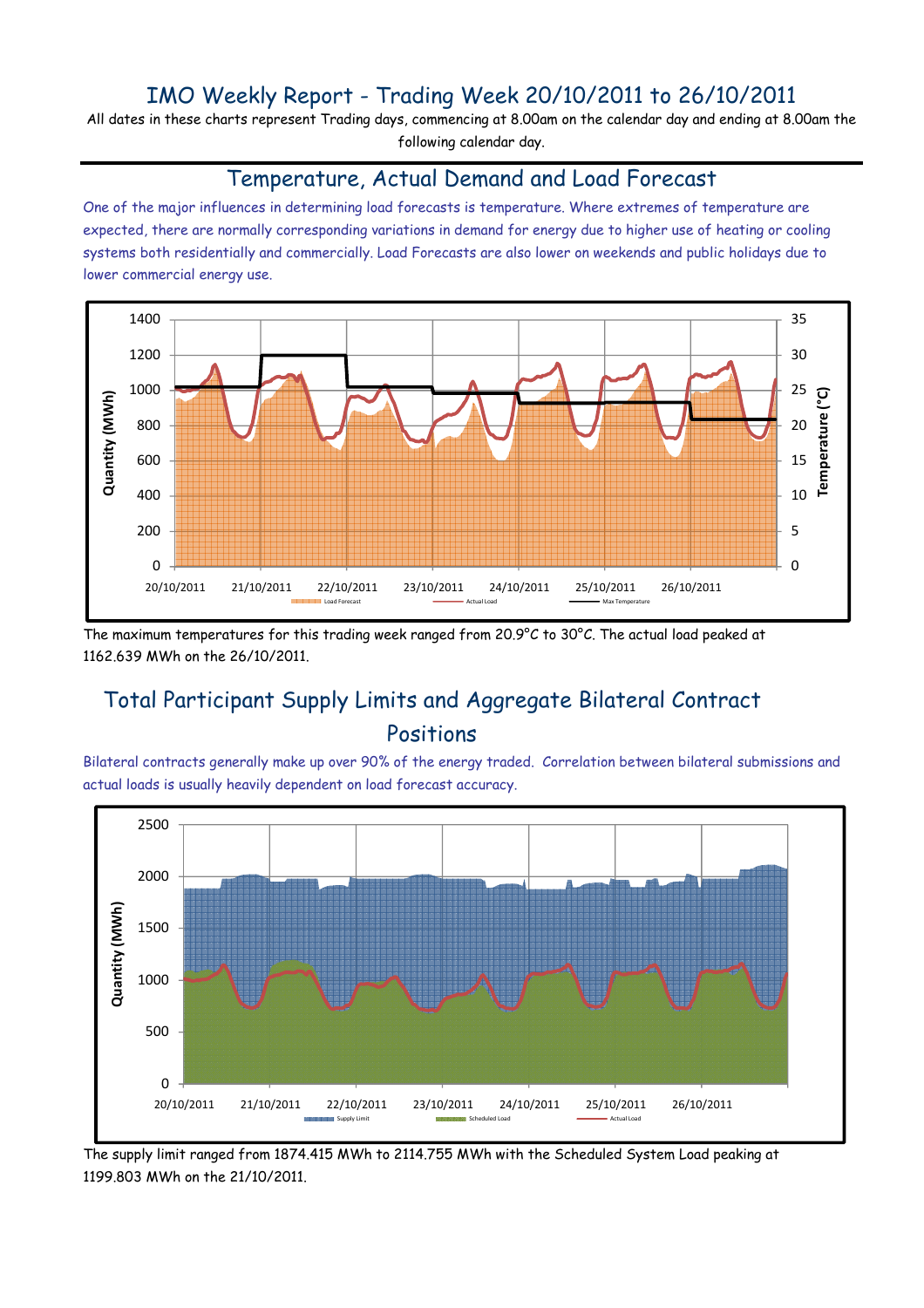#### Net Balancing Market Trades

Bilateral contracts and STEM trading are generally based on the forecast energy requirements of Participants. When the forecast requirements are higher or lower than the actual requirements for a day, this Market energy must be bought and sold in the balancing mechanism. This graph shows the estimated net balancing trades.



The majority of the balancing activity this week occurred within Balancing Supply. The maximum balancing demand for the week reached 52.717 MWh on the 26/10/2011. The maximum balancing supply for the week reached -201.986 MWh on the 21/10/2011.

# Total Traded Energy

This chart represents a comparison between the total net energy that is traded in Bilateral Contracts, the STEM and the balancing mechanism. Balancing Supply represents cases in which the total contract position is greater than the demand and customers must supply energy back to balancing. Balancing Demand represents cases in which the total contract position is less than the demand and customers must purchase energy from balancing.



Total balancing supply equalled -21200.06 MWh whereas total balancing demand equalled 910.3 MWh. The Total STEM Traded quantity was 20036.608 MWh, with the STEM Clearing Quantity ranging between 10.885 MWh and 165.904 MWh.